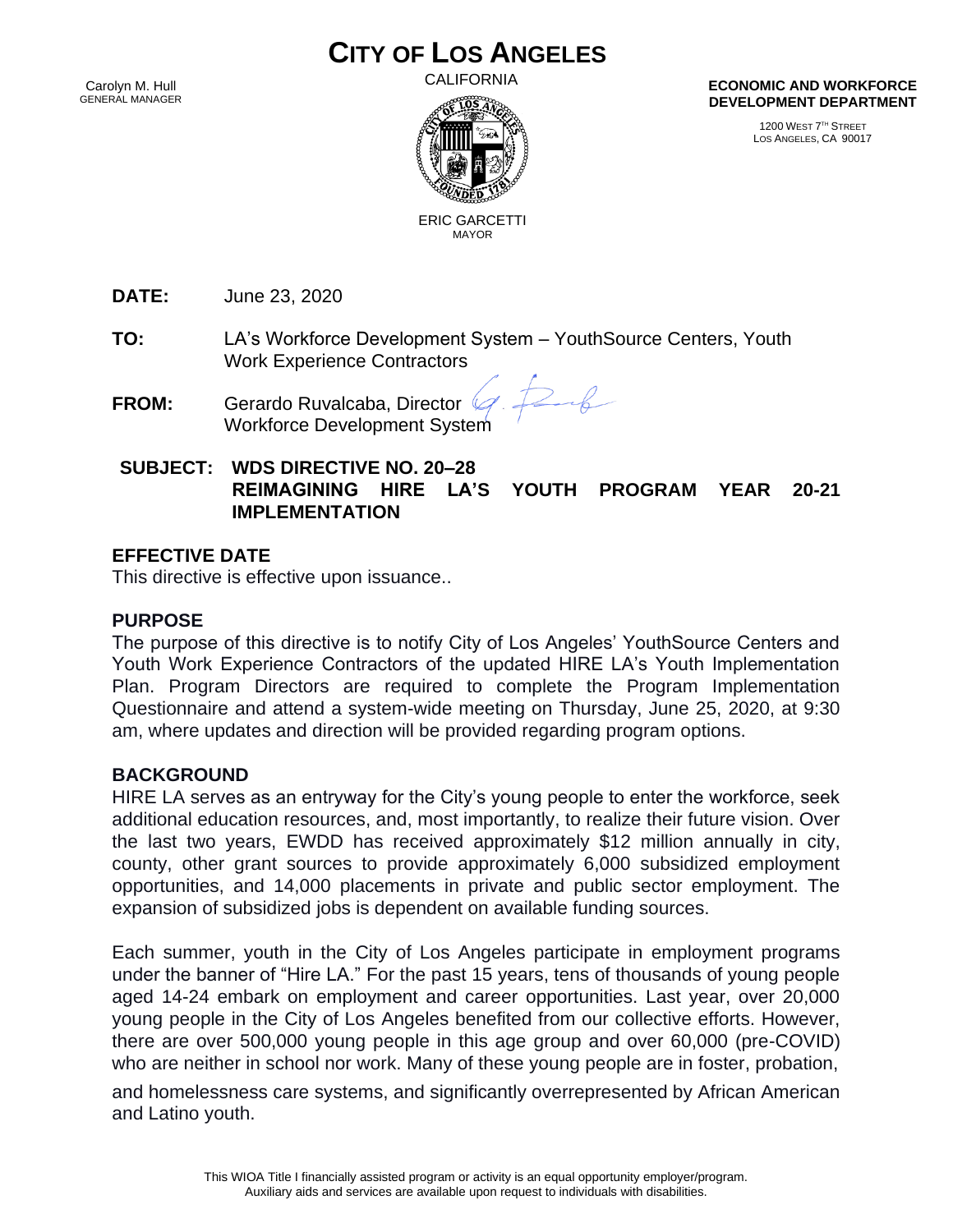## **Program Innovation**

The novel Coronavirus, subsequent shelter in place orders, and social unrest have disrupted the traditional HIRE LA programming and, more importantly, highlighted the need for the City to coalesce and purposefully provide opportunities and resources for our young people. This challenging time has forced all of us to rethink how best to implement a viable program that meets the economic and learning needs of the young people and the workforce needs of employers.

Effective July 2020, the HIRE LA Program model will be modified to address the challenges presented by COVID-19. The new program model will consist of enhanced professional development opportunities that will be offered virtually, as well as new and innovative opportunities for youth to complete their work-experience virtually. The following includes a summary of program innovations that will be implemented starting July 2020.

#### **Profession Development**

The TAY-WOW curriculum will be expanded from the traditional 20 hours to 40 hours and will offer an exploration into high-growth sectors, entrepreneurship, and social/emotional intelligence. In partnership with ZipRecruiter.org, a complementary component will provide training on how to do job searching in the era of artificial intelligence and how to develop an optimum profile. Age appropriate young adults will be able to develop a profile and participate in all resources provided through Zip Recruiter including receiving possible job matches to their interests and geographical areas.

In order to provide a more comprehensive program and address the needs of all of our young people, we are providing 3 Program options. You may choose to participate in one or more of the options. Options one and two will operate in conjunction with LAUSD and other education partners. We would also like to ensure that our probation, foster, homeless, pregnant minor and other vulnerable populations are represented throughout each option.

## SUBSIDIZED WORK EXPERIENCE OPTIONS

- 1) A virtual work-based opportunity for those under the age of 18. This option would be for approximately 80 hours and may be paid as a stipend. Virtual opportunities will include 20-40 hours of TAY WOW, 5 - 10 hours of ZipRecruiter, and the option to participate in a project -based or work-based virtual experience in partnership with LAUSD Career pathway programs.
- 2) Learn and Earn targeting high school non- completers, high school seniors from probation, foster, and homeless systems. This second component would be for approximately 100 hours.
- 3) Traditional Internships/Work Experience. Program participants would complete 120 hours including TAY wow and zip recruiter activities. For those 18-24, this option would focus on recovery and rebuilding efforts with employers that can incorporate all safety protocols. For those under 18, parental consent must be completed prior to youth participating in a traditional experience. Traditional work experience can Include remote work, which may offer employers an additional option to partner.